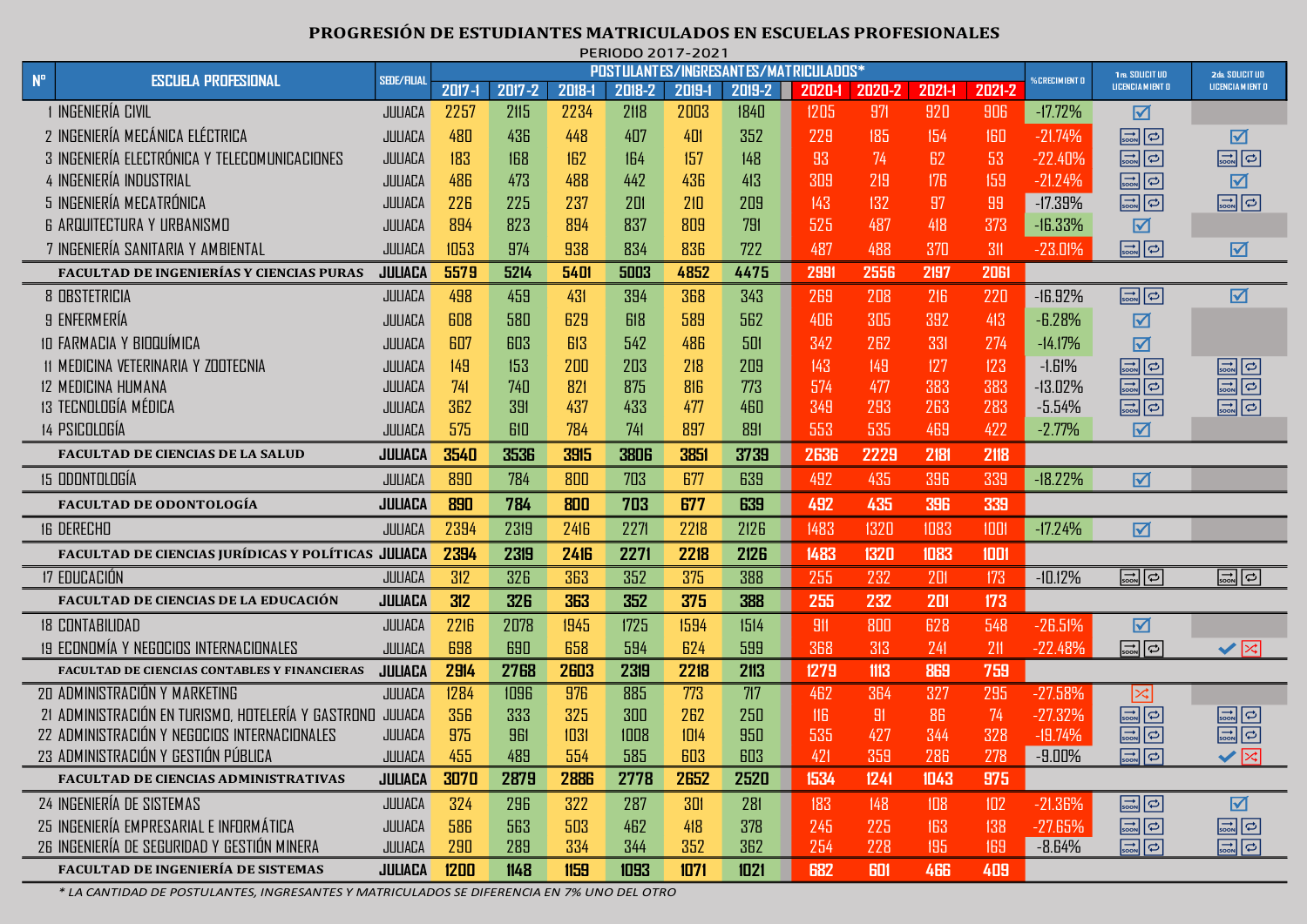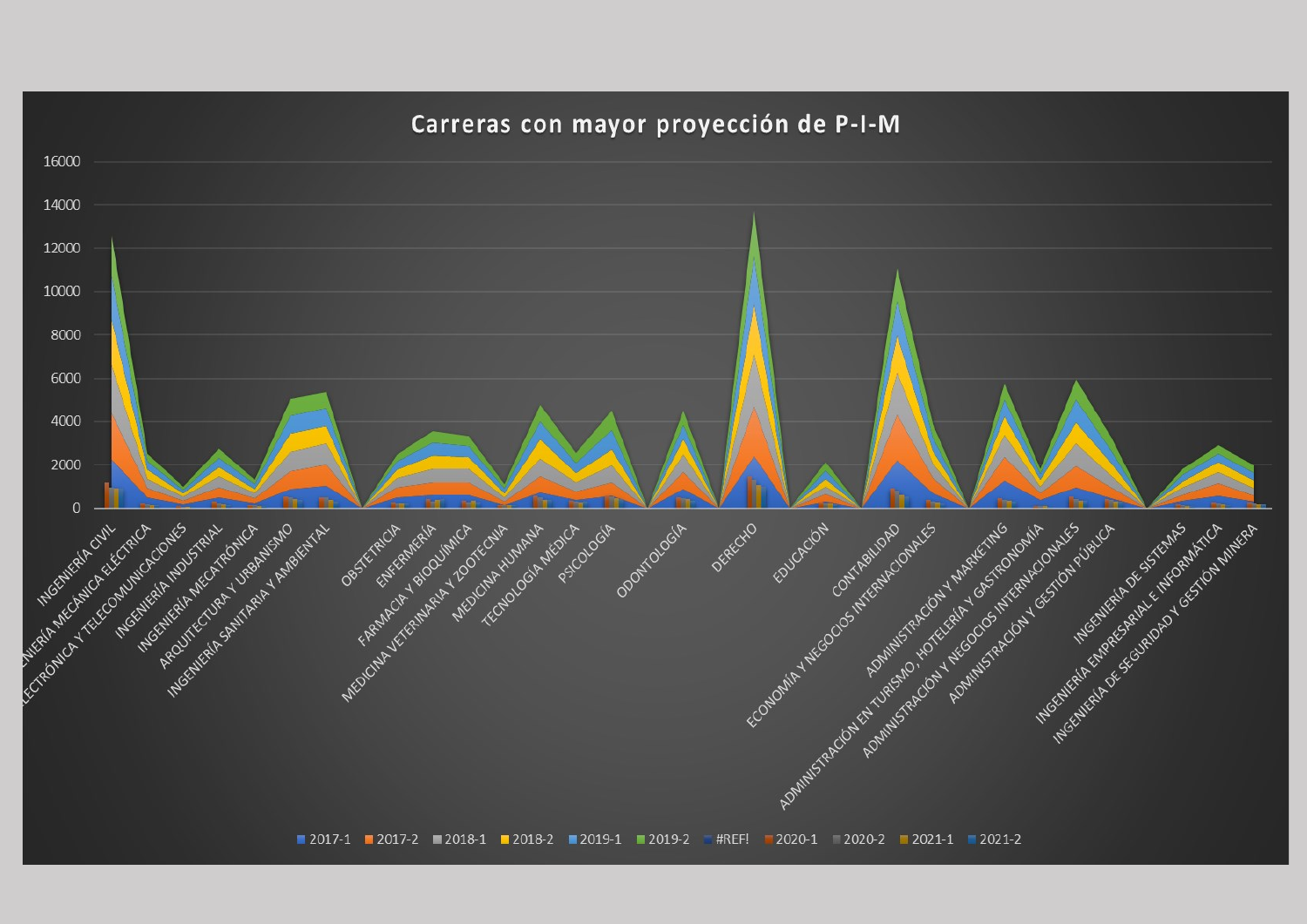

## **DIAGRAMA DE PARETO - CONTINUIDAD DE MATRICULADOS**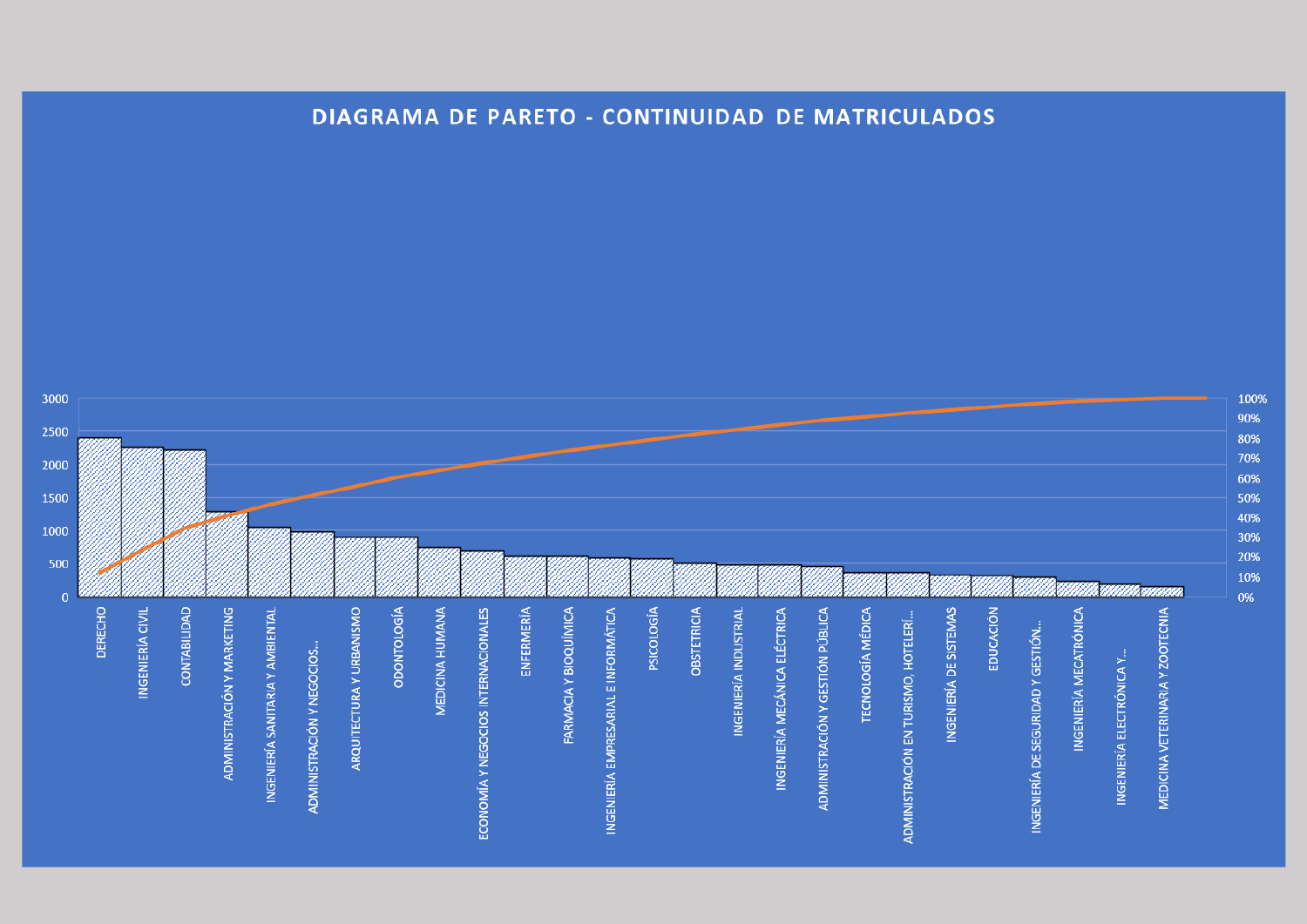

Regularidad de matriculados en las 26 Escuelas Profesionales